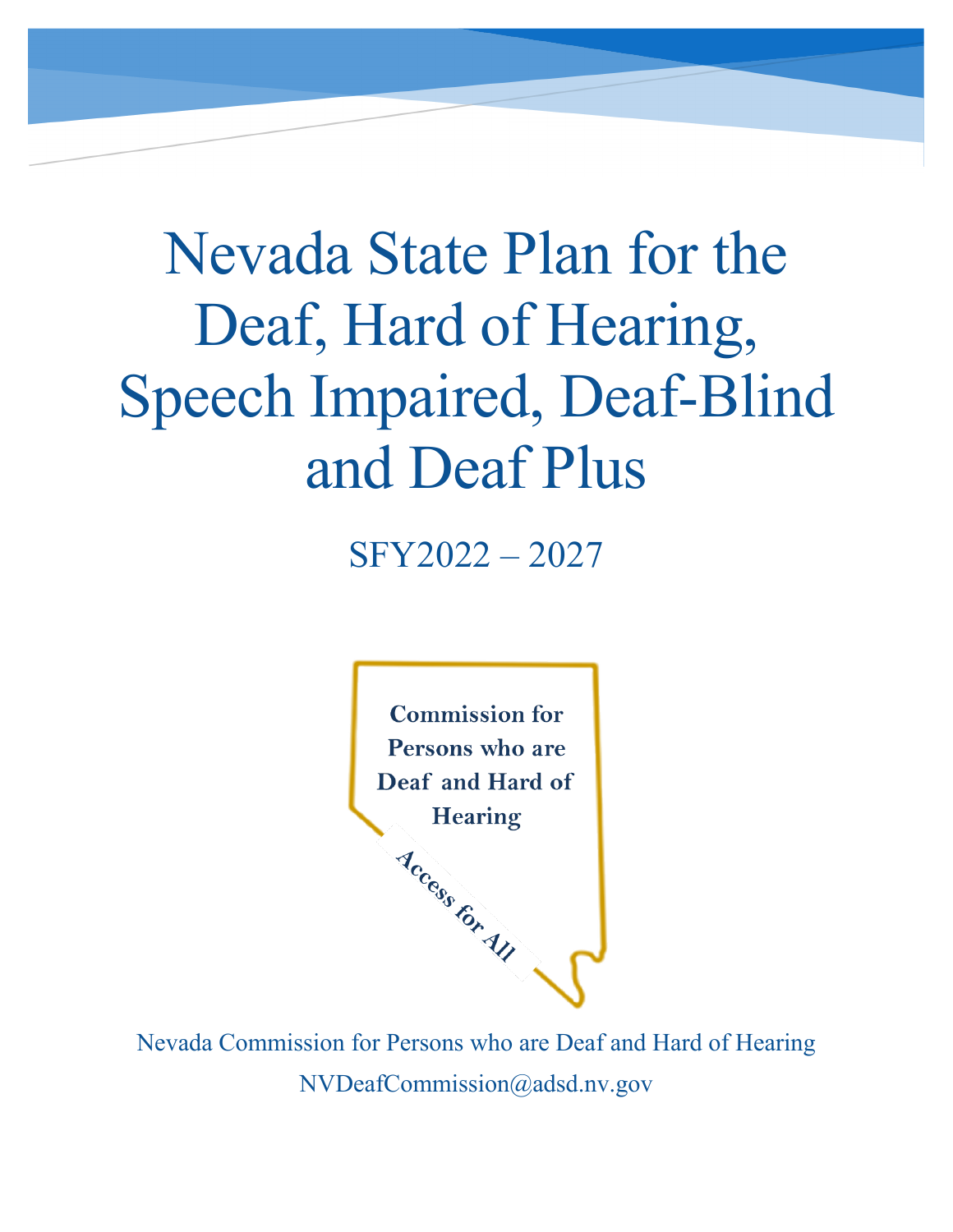# <span id="page-1-0"></span>Members

| Eric Wilcox, Chair           | One member who represents an advocacy organization whose<br>membership consists of persons who are deaf, hard of hearing or<br>speech-impaired                                                                                                                                        |
|------------------------------|---------------------------------------------------------------------------------------------------------------------------------------------------------------------------------------------------------------------------------------------------------------------------------------|
| Susan Beckett, Vice<br>Chair | One member who is deaf or hard of hearing                                                                                                                                                                                                                                             |
| Maureen Fradianni            | One member who has experience with and knowledge of services<br>for persons who are deaf, hard of hearing or speech-impaired                                                                                                                                                          |
| Jeff Beardsley               | One member who is a member of the Nevada Association of the<br>Deaf, or, if it ceases to exist, one member who represents an<br>organization which has a membership of persons who are deaf,<br>hard of hearing or speech-impaired                                                    |
| Vacant                       | One member who is a parent of a child who is deaf, hard of<br>hearing or speech-impaired                                                                                                                                                                                              |
| Laura Fink                   | One member who specializes in issues relating to the employment<br>of persons with disabilities                                                                                                                                                                                       |
| Sandra LaPalm                | One nonvoting member who is employed by the State and who<br>participates in the administration of the programs of this State that<br>provide services to persons who are deaf, hard of hearing or<br>speech impaired                                                                 |
| John (Rusty) Shaffer         | One nonvoting member who is the Executive Director of the<br>Nevada Telecommunications Association or, in the event of its<br>dissolution, who represents the telecommunications industry                                                                                             |
| Eli Schwartz                 | One member who is a user of telecommunications relay services<br>or the services of persons engaged in the practice of interpreting<br>or the practice of real time captioning                                                                                                        |
| Ryan Feldman                 | One member who is the parent or guardian of a child who is less<br>than 6 years of age and is deaf or hard of hearing                                                                                                                                                                 |
| Shawna Goldhammer            | One member who represents educators in this State and has<br>knowledge concerning the provision of communication services to<br>persons hearing or speech impaired in elementary, secondary, and<br>postsecondary schools and the laws concerning the provision of<br>those services. |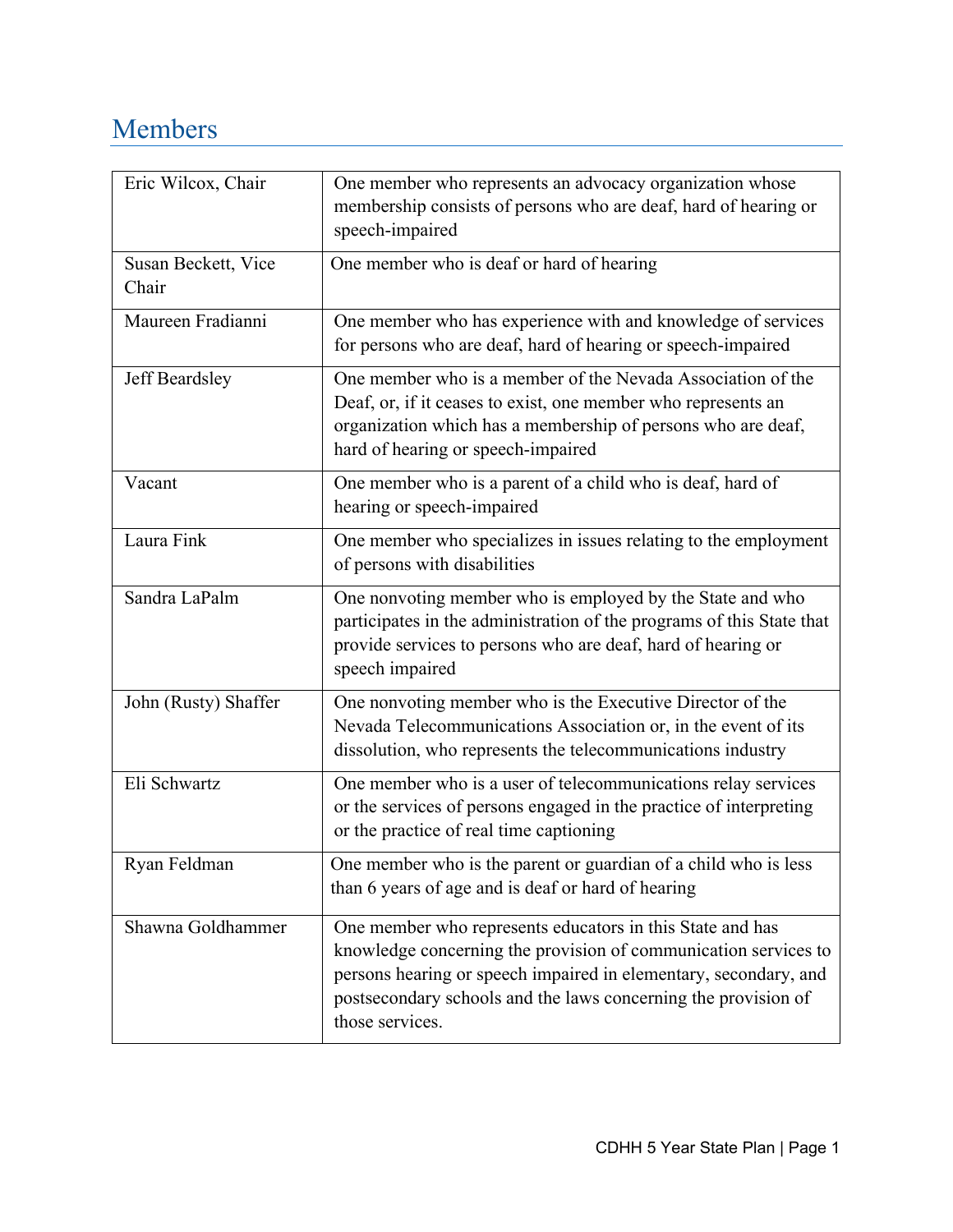# Contents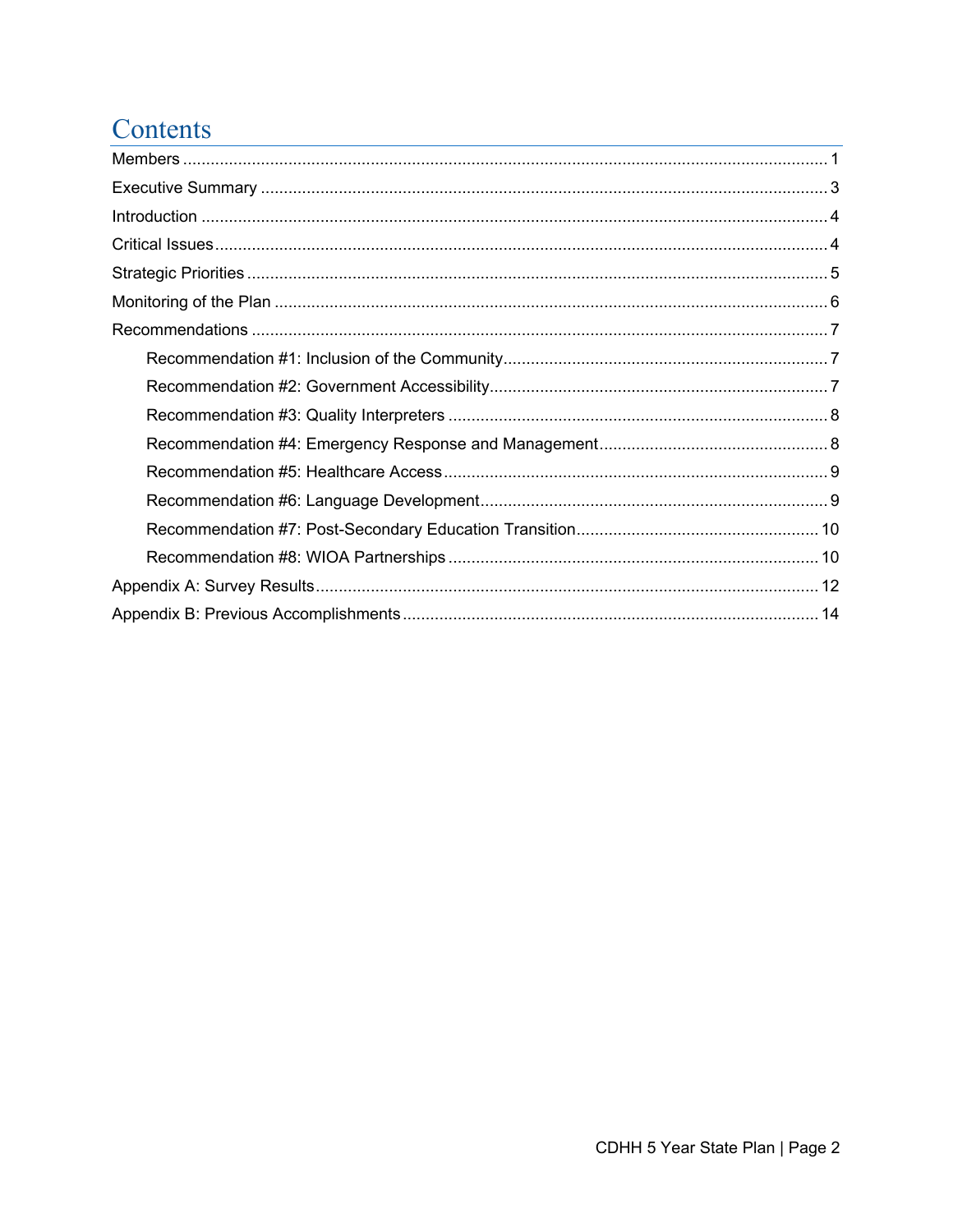# <span id="page-3-0"></span>Executive Summary

The Nevada Commission for Persons who are Deaf and Hard of Hearing is established to provide advocacy on behalf of individuals who are Deaf, Hard of Hearing, Speech-Impaired, Deaf-Blind, and Deaf Plus. The Commission was established in 2017 to make recommendations to the state of Nevada and local governments concerning the services to these communities.

For the purposes of this state plan the term "target populations" will be used throughout the plan to include persons who are deaf, hard of hearing, speech-impaired, deaf-blind, and deaf plus.

The purpose of this plan is to identify recommendations to the State of Nevada and local governments that address critical issues facing the target populations. The Commission will work with state and local partners to implement and monitor these recommendations throughout the duration of the plan.

Through outreach, workshops, and a survey, the Commission was able to identify 5 critical areas to address: effective communication and access to appropriate accommodations, equal employment opportunities, increase awareness of the target population, a more inclusive system of services, and expertise to support language development and education of children.

This state plan includes 8 recommendations which will be monitored and evaluated by the Commission:

- 1. Government Accessibility
- 2. Quality Interpreters
- 3. Emergency Response and Management
- 4. Healthcare Access
- 5. Language Development
- 6. Post-Secondary Education Transition
- 7. WIOA Partnerships
- 8. Inclusion of the Community

The Commission will use this state plan to increase access for the target population, continue to engage the target population and partners, and advocate for the rights of the target population. An annual report will be published to highlight activities and accomplishments.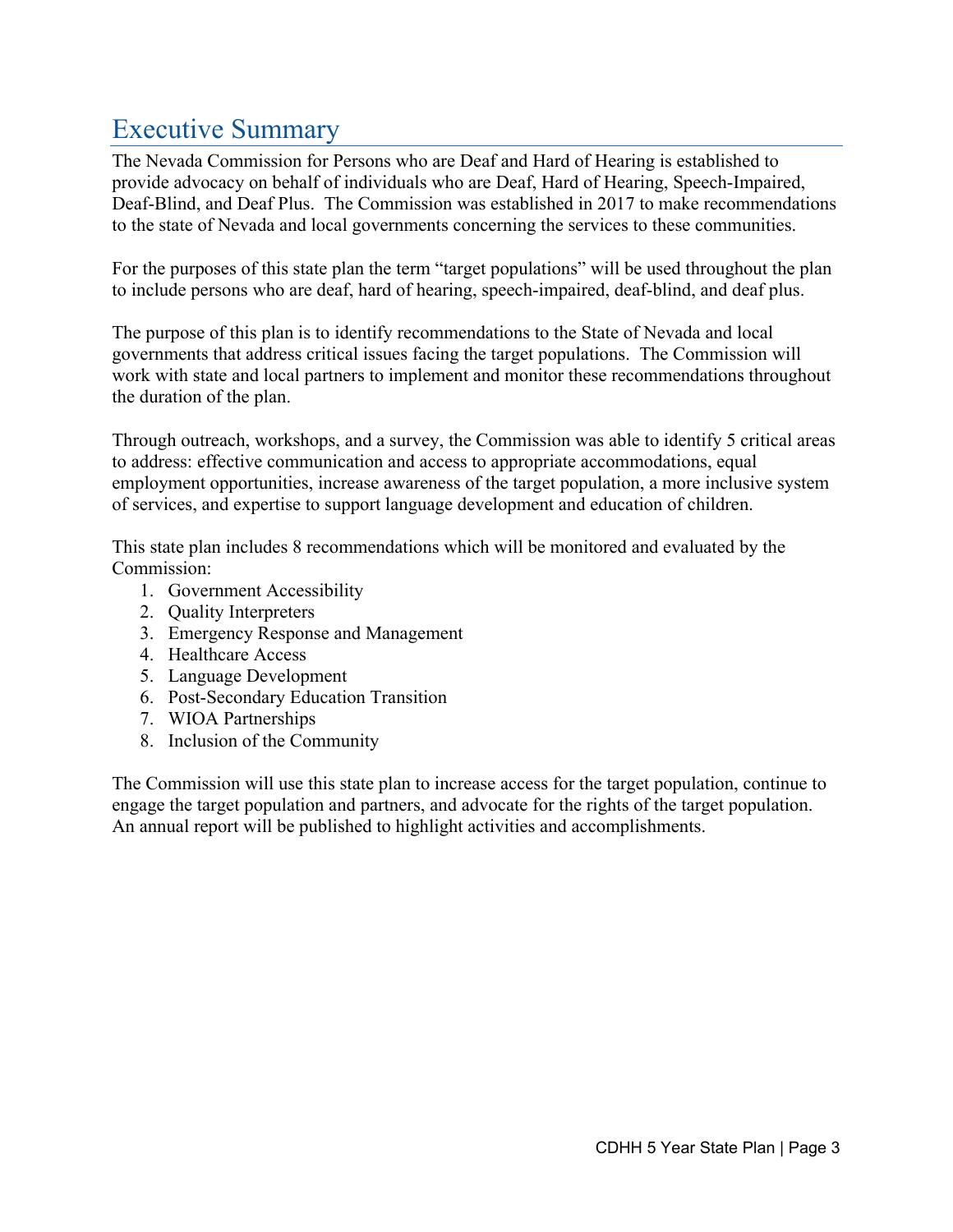## <span id="page-4-0"></span>Introduction

The Nevada Commission for Persons who are Deaf and Hard of Hearing is established to provide advocacy on behalf of individuals who are Deaf, Hard of Hearing, Speech-Impaired, Deaf-Blind, and Deaf Plus. The Commission was established in 2017 to make recommendations to the state of Nevada and local governments concerning the services to these communities.

For the purposes of this state plan the term "target populations" will be used throughout the plan to include persons who are deaf, hard of hearing, speech-impaired, deaf-blind, and deaf plus.

The purpose of this plan is to identify recommendations to the State of Nevada and local governments that address critical issues facing the target populations. The Commission will work with state and local partners to implement and monitor these recommendations throughout the duration of the plan.

Critical to this plan is building Nevada's foundation to engage the target population, increase advocacy for the rights of the target populations, and increase access to programs and services available to the citizens of Nevada. There is much work to be done, but the Commission will prioritize and monitor specific recommendations that will be addressed each year of the plan. An annual report of the Commission activities will include accomplishments and challenges from this State Plan.

The identified partners are critical to the success of this plan and to providing the infrastructure necessary to support the needs of the target population.

# <span id="page-4-1"></span>Critical Issues

The target populations face a multitude of barriers related to access, awareness, family support and lack of collaborative partners. The impacts of the COVID 19 pandemic further exacerbated these barriers, specifically the lack of access to effective communication for target populations. The community has continuously expressed the need for more qualified sign language interpreters and often share that they feel excluded from access to vital information. Not being provided access to effective communication, especially during a worldwide pandemic, has caused further mistrust amongst the community. More importantly, it has impacted their ability to make informed decisions regarding their health.

According to a 2021 community survey conducted by the Commission, access to quality interpreters and access to employment opportunities were two of the most identified deficiencies within the state. Subsequently, the lack thereof has prevented the target populations from their ability to live a life of choice and independence.

The results from the survey coupled with information collected from townhall events further noted that access to emergency preparedness and mental health services are also areas of concern within Nevada. To date there are less than 10 mental health providers within the state that are equipped to provide accessible and specialized services to this marginalized population. The shortage of providers places this community at an extreme disadvantage and precludes them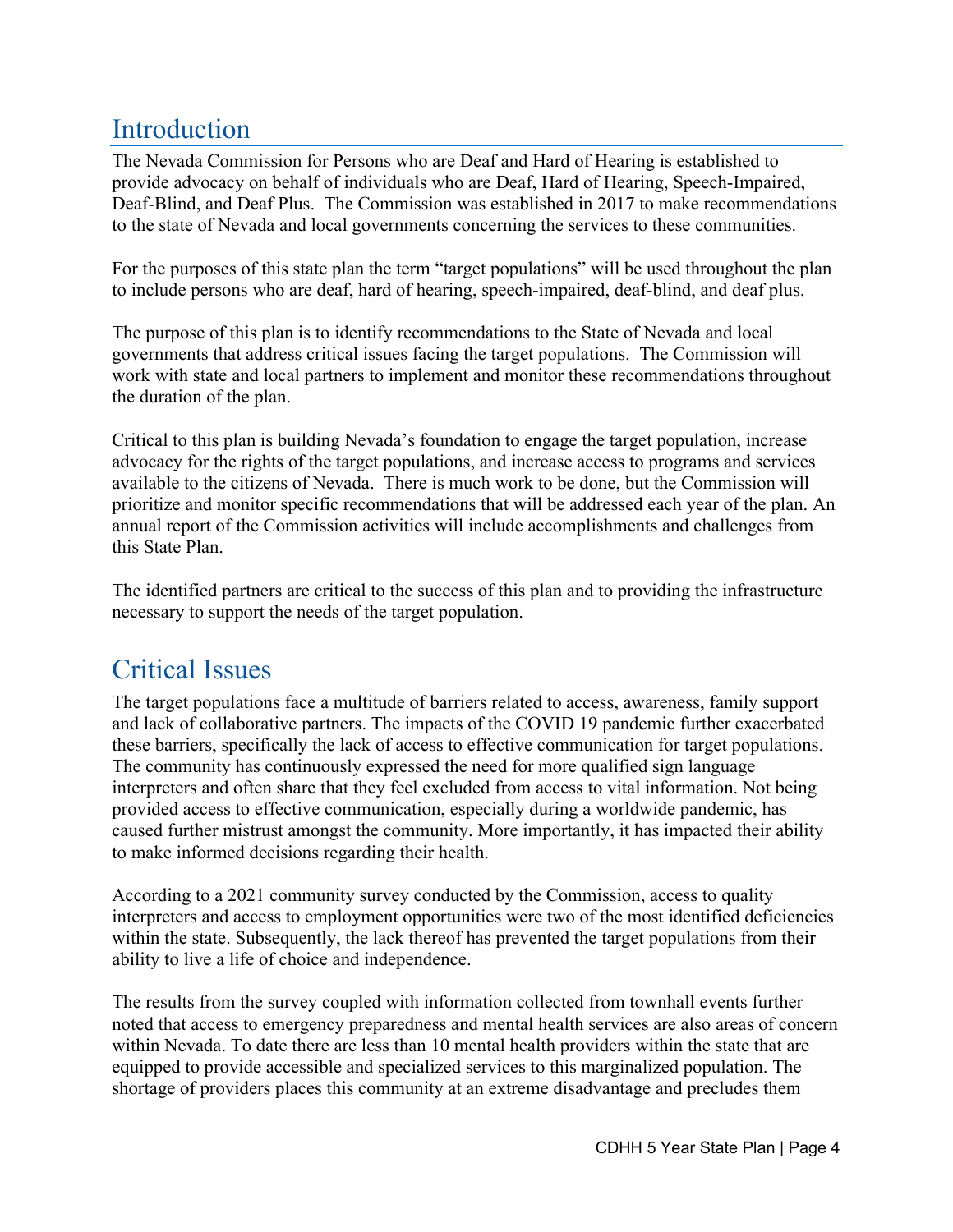from accessing the services needed. In terms of emergency preparedness, consistent communication accommodations are the number one barrier to this population. Based upon community feedback during townhall events, as well as survey results, the Commission has identified five (5) critical issues/needs:

- 1. Effective communication including but not limited to appropriate accommodations through government agencies, healthcare services, and employment services.
- 2. Limited access to equal employment opportunities for the target population.
- 3. Collaboration among community stakeholders to increase awareness of the target populations including marginalized communities within the target populations.
- 4. Increased partnerships to create a more inclusive system of services within Nevada for the target populations.
- 5. Support and expertise to support the language development and education of children in the target population.

## <span id="page-5-0"></span>Strategic Priorities

To address the critical issues identified above, the Commission will focus efforts within three strategic priorities: Access, Engagement, and Advocacy. These strategic priorities helped to inform the recommendations and will serve as a guide for Commission efforts throughout the duration of this plan.

## Access

The Commission is committed to working with partners and stakeholders to increase access to services for the target population throughout Nevada. This includes:

- Effective communication access to priority services such as healthcare, education, employment, and other social services.
- Quality workforce of sign language interpreters, including certified-deaf interpreters (CDI), and captioning providers.
- Inclusion of appropriate accommodations during emergency situations and public meetings such as the Legislative session.

## Engagement

The Commission's efforts are most impactful through the development of working relationships with a multitude of partners including state, local, private owned and public businesses to increase diversity and inclusion efforts. This includes:

- Continuous engagement with the target populations to improve efforts.
- Increase awareness of target population and effective communication strategies among state and local partners, as well as other community providers.
- Building partnerships to increase the access and support of the target population throughout the state.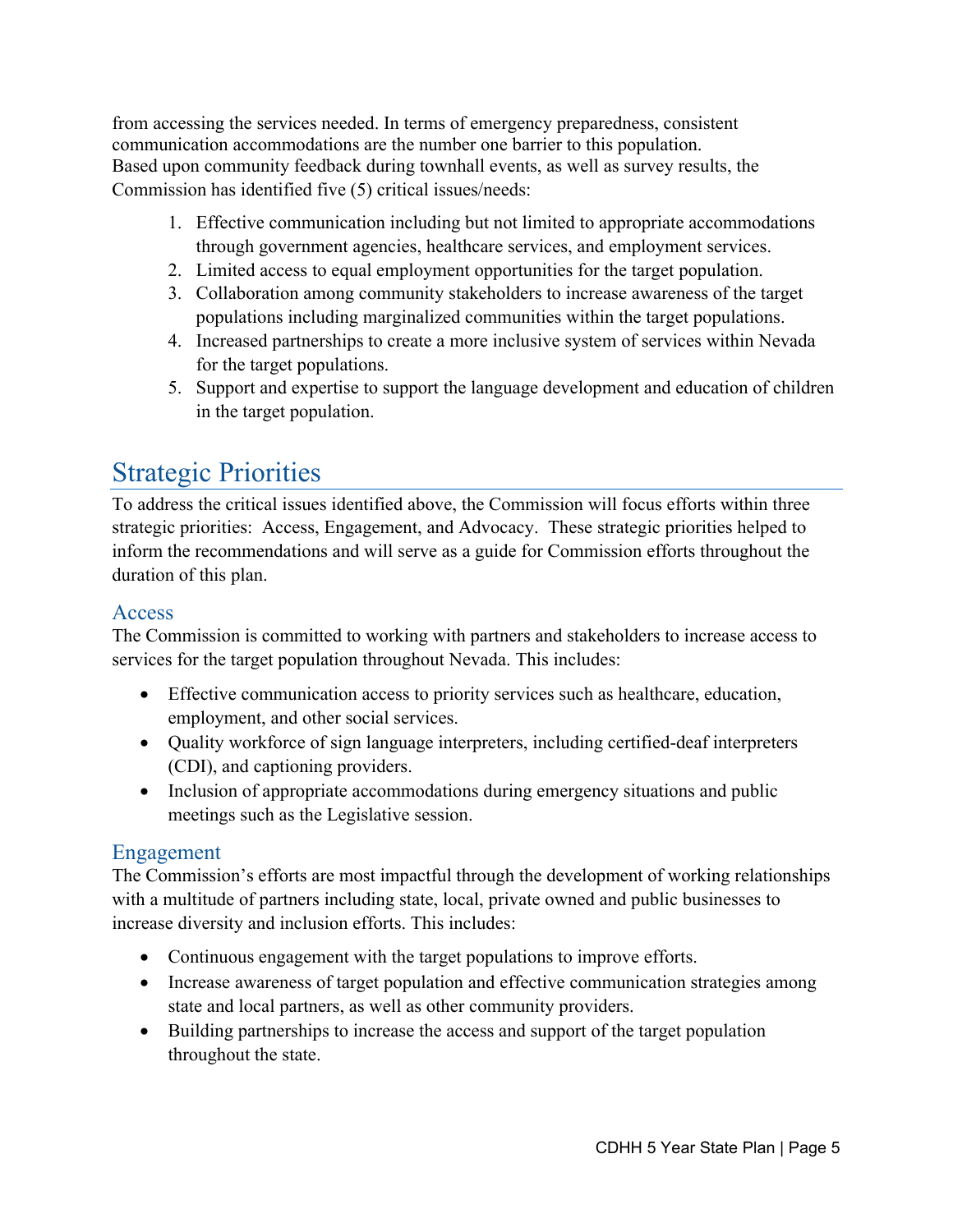## Advocacy

The Commission is deeply invested in advocating on behalf of the target populations in Nevada. Ensuring that all citizens are treated with equity, dignity, and respect is a top priority for the Commission.

- Evaluate policy decisions and program designs to advocate for the needs of the target populations.
- Increase awareness of the legislative process among the target population, including how to participate as advocates for themselves and the community.
- Coordinating with other advocacy groups to amplify efforts on behalf of the target population.
- Addressing the needs of marginalized communities within the target populations.

# <span id="page-6-0"></span>Monitoring of the Plan

The Commission will identify recommendations that will be priority for each year of the plan. The priorities for the first year will be identified upon adoption of the plan and then by July of each subsequent year. The Commission will gather information, build partnerships, and decide on actions for the prioritized recommendations throughout the year.

Annually, the Commission compiles a report of their activities of the previous year. The report will include updates on accomplishments and challenges related to this State Plan. The Annual Report is distributed to the Governor's office, State Partners, and published for the public on the Commission website. Recommendations may be modified and/or retired each year during the annual meeting of the Commission.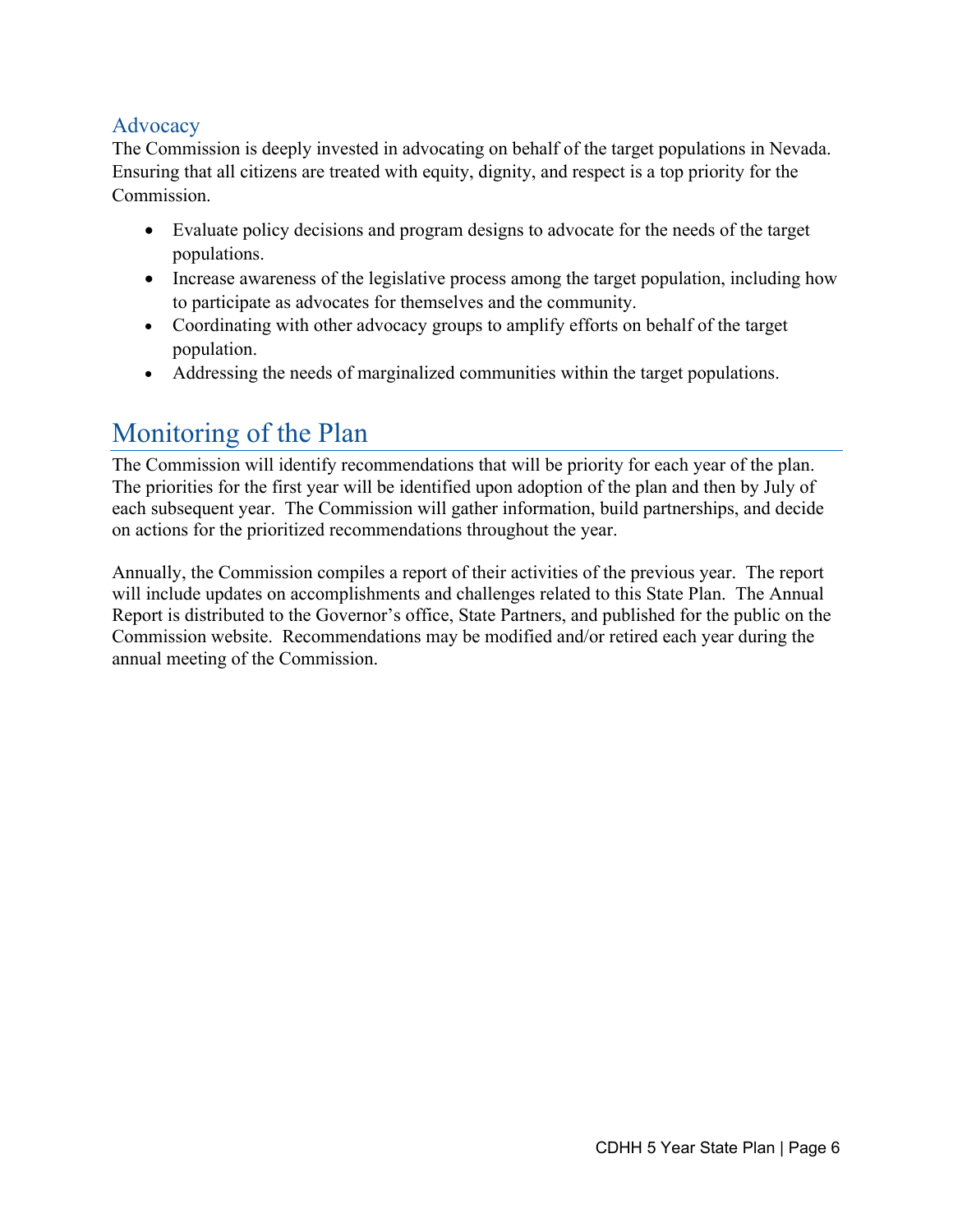# <span id="page-7-0"></span>Recommendations

The Nevada Commission for Persons who are Deaf and Hard of Hearing puts forth the following recommendations to ensure inclusive, effective services and supports are available to Nevadans within the target population. There are 8 recommendations organized within 4 categories.

## Community Awareness

Nevada is not considered a "friendly" state for the target population, in particular for the deaf population. Many of the challenges and recommendations above will help to increase awareness and appreciation of the target population, however targeted efforts to promote awareness and inclusion are necessary to reduce stigmas for this population.

## <span id="page-7-1"></span>Recommendation #1: Inclusion of the Community

The state can support awareness through increase training and awareness provided not only throughout state agencies, but to community partners as well. Increasing awareness of the needs and rights of the target population throughout all levels will lead to a greater understanding and inclusion of the target population.

Policies and procedures throughout programs and services need to consider the needs of the target population as well as the needs of people with disabilities. This can include but is not limited to plain language, visual communication and assistive technology. These needs span across all areas not just those in the health and human services, but within business, environment and entertainment industries.

Additionally, it is important to recognize the diversity within the targeted population. Not only in terms of variances within the population (i.e. deaf, hard of hearing, deaf-blind, etc) but also the cultural differences that exist among all populations. Increasing cultural competency through training, inclusive policies, and engaging the populations served is necessary to de-stigmatize the target population.

**Benchmarks:** number of townhall events, number of participants in townhalls, surveys, and diversity of Commission involvement. Number of people in the target population represented in state entities

**Partners:** all state agencies, state councils and commissions, local governments, and community partners.

## Communication Accessibility

Effective communication and accommodations are vital to ensuring access for the target populations. As state and local programs are developed, a variety of communication models must be considered to ensure there is a more inclusive environment for the target population. Communication access is the most cited barrier for this population but is the most vital for Nevada's success in serving this population.

### <span id="page-7-2"></span>Recommendation #2: Government Accessibility

The target population needs to receive information about public meetings, including the Legislative session, that is in an accessible format. Often the target population is precluded from exercising their rights in a participatory government simply because the information available about the meetings is not accessible to them. Additionally, press conferences hosted by state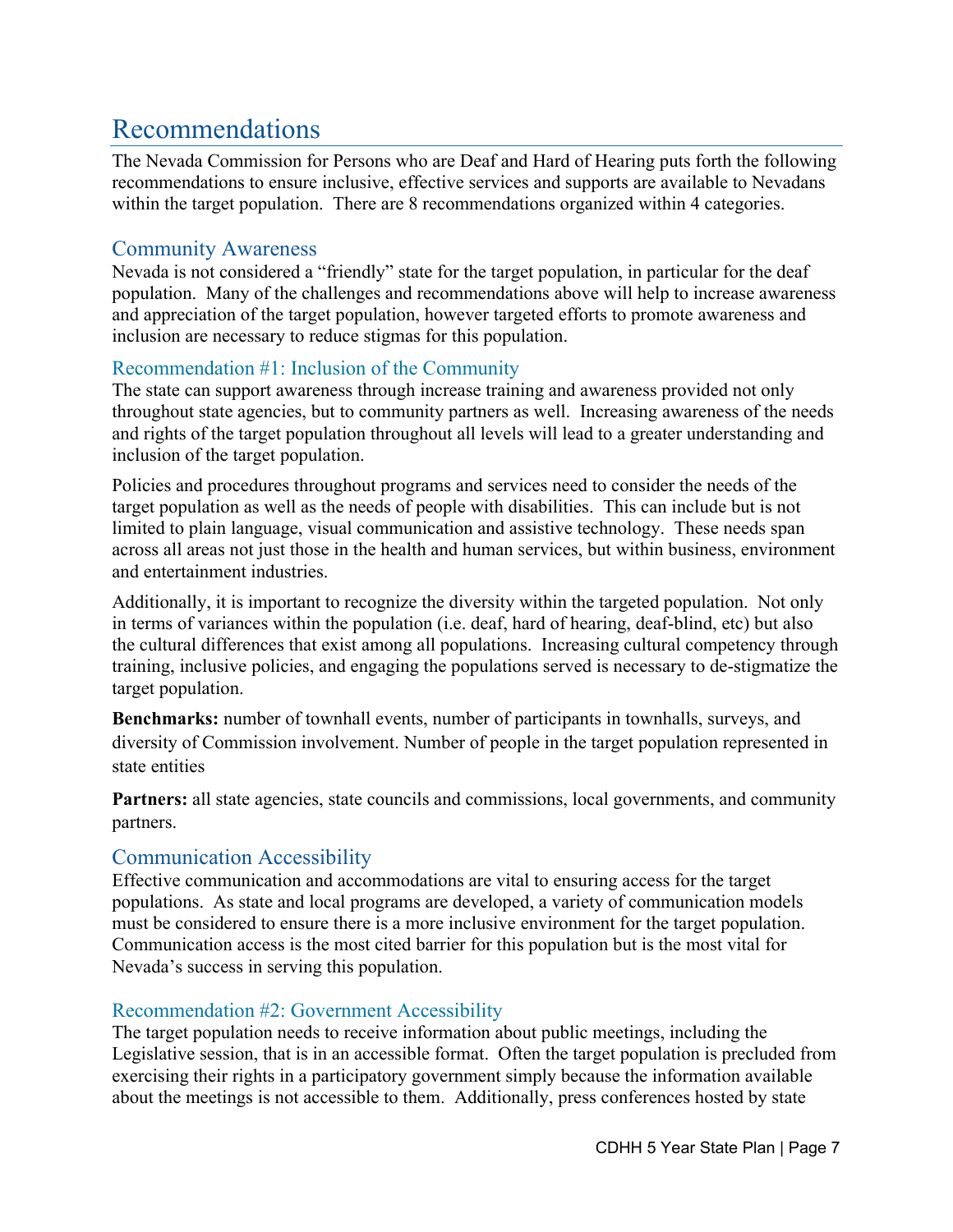agencies, as well as Legislative meetings need to be inclusive and accommodating for the target population. Accessibility can include but not be limited to information provided in various languages including American Sign Language or Braille as well as having captioning, plain language text, and other accommodations as requested. Often, state agencies identify resource shortages for accommodations. ADA accommodations should be included in the Legislatively approved budgets for the state.

**Benchmarks:** meeting announcements are released in a variety of formats, sign language interpreters and captioning is available at press conferences and throughout Legislative meetings, state agencies have budgets for ADA accommodations.

Partners: Governor's office, Legislative Council Bureau, State Agencies, ADA Nevada, Governors Council on Developmental Disabilities, State Independent Living Council, the Commission on Aging and the Commission on Services for People with Disabilities.

#### <span id="page-8-0"></span>Recommendation #3: Quality Interpreters

For Deaf members of the target population, Nevada's availability of qualified interpreters is extremely limited. This presents significant barriers for the Deaf in accessing services throughout all sectors, but is most needed in education, healthcare including mental health services, and government services. The Higher Education system partners need to seek opportunities to increase enrollment in American Sign Language Interpreter programs, while entities such as the Office of Economic Development look at strategies to recruit and retain qualified interpreters to Nevada. For existing interpreters, the Aging and Disability Services Division should continue to increase interpreter mentoring in Nevada.

**Benchmarks:** number of interpreters and CART providers added to the Nevada Interpreter Registry each year, % increase in enrollment in American Sign Language Interpreter programs, and interpreter outcomes measured through the Interpreter Mentoring program.

**Partners:** Nevada State College, College of Southern Nevada, Office of Economic Development, Aging and Disability Services Division – Communication Access Services program, NV Registry of Interpreters for the Deaf.

#### <span id="page-8-1"></span>Recommendation #4: Emergency Response and Management

The target population needs appropriate accommodations when interacting with emergency response personnel including but not limited to police officers, fire personnel, and paramedics. Training and tools can be implemented by these entities to increase awareness of the target population and introduce tools for communicating with this community. Developing an awareness of basic sign language, identifying when an individual is not able to communicate through the English language, and options for communication will improve interactions between the target population and emergency response personnel.

Additionally, during times of declared emergencies, individuals in the target population have a variety of communication styles that has to be considered in emergency preparedness plans. The COVID-19 pandemic highlighted these gaps and the importance of having a variety of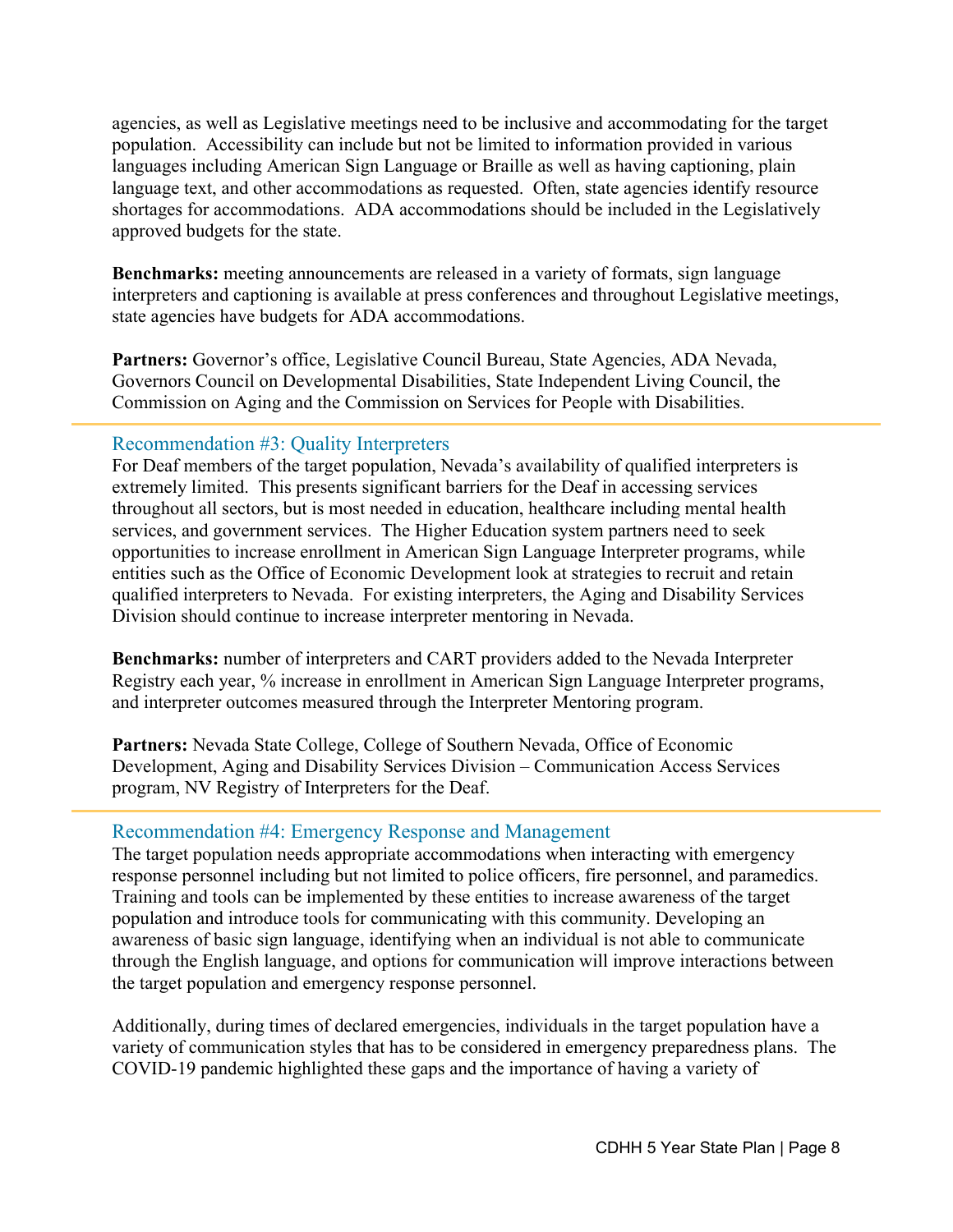accommodations available including: ASL interpreters, live captioning, information in plain language and visual materials.

**Benchmarks:** partnerships developed with emergency response groups, number of personnel trained, inclusion of target population in emergency management plans.

**Partners:** Nevada Office of Emergency Management, local police, sheriff, and fire departments, Nevada Disability Advocacy and Law Center

#### <span id="page-9-0"></span>Recommendation #5: Healthcare Access

Healthcare, including behavioral health, is a necessity for all people. An individual's health and quality of life is significantly impacted by their ability to access healthcare information and services in a way that is accessible to them. The disparities in healthcare access for the target population most often stem from a lack of awareness from healthcare providers, as well as a lack of access to appropriate accommodations. Education to medical students and healthcare providers about the needs and rights of the target population is critical to ensuring quality access and care.

Recruitment of healthcare personnel, particularly those in behavioral health fields, that are familiar with the target population should be a part of overall strategies for the state and hospital networks.

**Benchmarks:** number of partnerships with healthcare providers, state workforce development strategies include the target population, number of healthcare rights brochures disseminated, number of communication cards disseminated.

**Partners:** Nevada Hospital Association, Hospital systems, Healthcare Programs at local universities and colleges, State Office of Economic Development, Office of Minority Health and Equity

### **Education**

Educational milestones are critical to lifelong success for all children. For children in the target population, achieving educational milestones can be particularly difficult if their needs are not considered and met as part of the education process. Within Nevada, targeted efforts are necessary to ensure appropriate language development and a continuum of efforts throughout the educational system.

#### <span id="page-9-1"></span>Recommendation #6: Language Development

Despite recent efforts, such as SB203 in the  $79<sup>th</sup>$  Nevada Legislature, language development is still poorly supported within Nevada. State programs such as Nevada Early Intervention Services and the Department of Education have a role, along with local school districts. For the families of children who are in the target population, there are many models of language development that can be considered. However, there is limited support to families to explore those models.

Within school districts, there is a lack of expertise in serving the target population. Additionally, individualized education program (IEP) plans need to incorporate communication plans that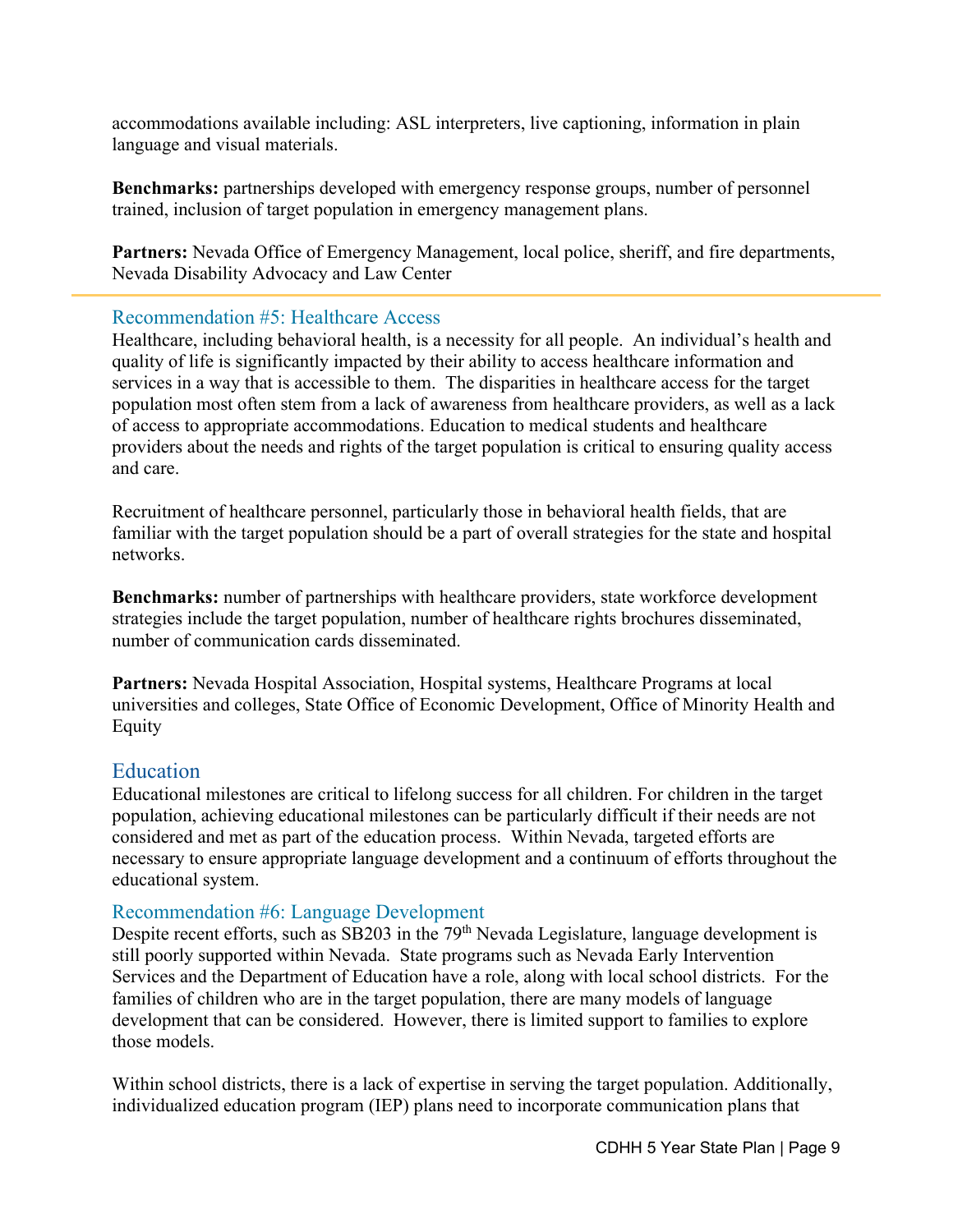support a family's language choices for their child. This means increasing efforts to recruit and retain qualified staff, providing appropriate assistive technology, and understanding the unique needs of the target population.

**Benchmarks:** IEP policies include communication plans as a standard, number of staff trained in language development, NEIS policies reflect the needs of the target population, increased modeling/mentors for families and children, increased number of educators specializing in the target population, and increased standards for educators.

**Partners:** Nevada Early Intervention Services, Nevada Department of Education, local school districts, Nevada Idea Part C office, ADSD-Communication Access Services program, Nevada Hands and Voices, Commission of Professional Standards - DOE

#### <span id="page-10-0"></span>Recommendation #7: Post-Secondary Education Transition

As children in the target population prepare to transition from high school, specific transition plans to support their unique needs are necessary. Improving transition activities is further supported by provisions of the IDEA Act and the WIOA Act, in particular starting transition activities at age 14.

**Benchmarks:** Increased number of students enrolled in Vocational Rehabilitation, and increased number of students enrolled in post-secondary programs

#### Employment

Access to employment and employment services is one of the top needs identified by individuals in the target population. Increased awareness of the target population to reduce stigma is needed to support employment goals. Additionally, creating opportunities to ensure the rights of the target population are met is necessary to support success in competitive employment.

#### <span id="page-10-1"></span>Recommendation #8: WIOA Partnerships

Nevada has a robust network of partners to support employment goals for all Nevadans under the Workforce Innovation and Opportunities Act. Throughout these various programs, concentrated efforts to include the rights and needs of the target population need to be made. Increasing policies and practices, including employer outreach to reduce stigma and help employers increase awareness of the target population are necessary.

Inclusion and collaboration of the target population in employment programs should be standard at all levels of employment services, both pre- and post-employment. The COVID-19 pandemic highlighted challenges with unemployment systems to support the target population. Limited access options and a lack of qualified staff prevented many individuals from being able to obtain benefits. These were challenges above and beyond what was experienced by hearing individuals and continue even today. Stronger efforts to meet the needs of the target population related to unemployment benefits need to be made to ensure equal access.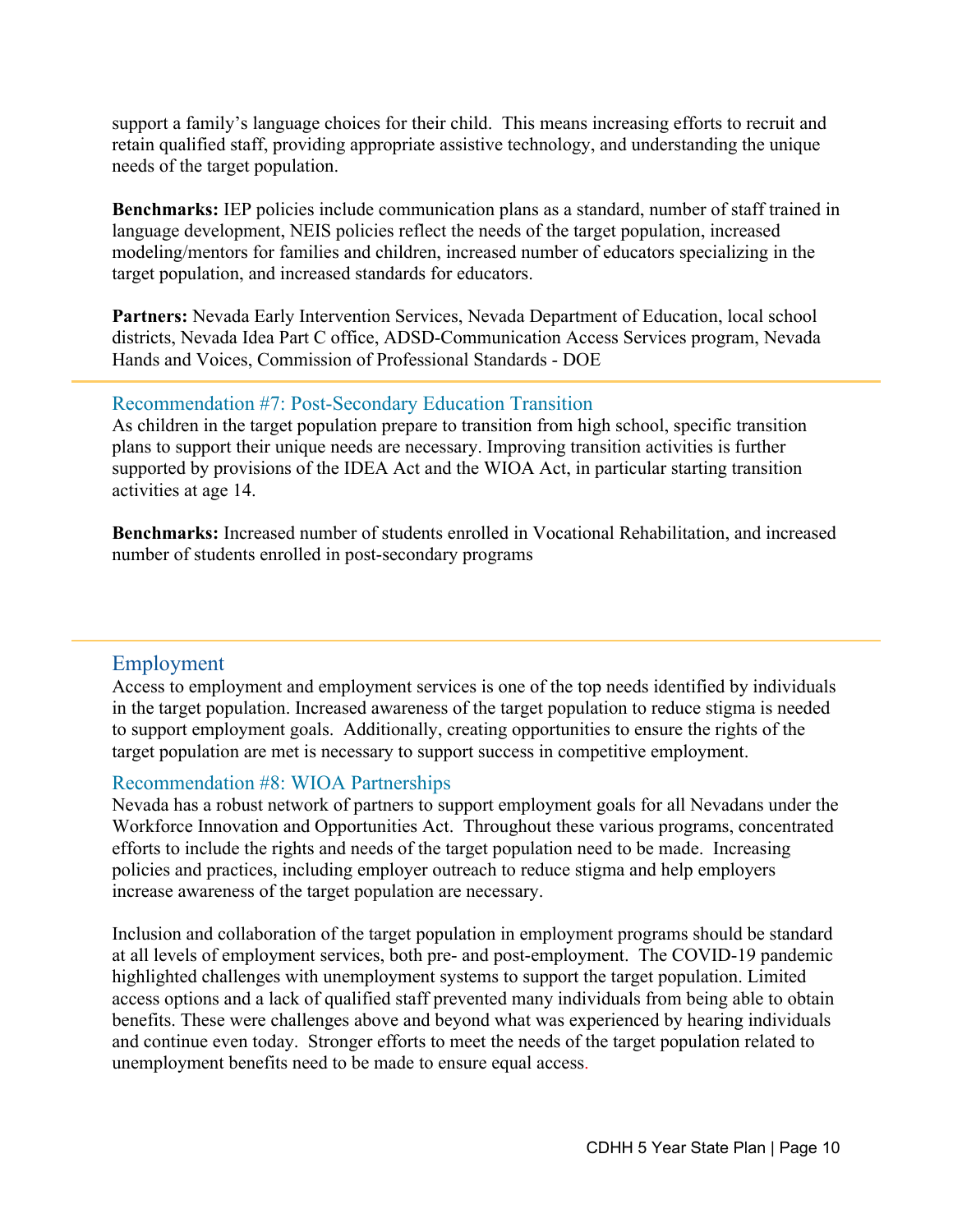**Benchmarks:** WIOA partner outreach efforts on behalf of the target population, WIOA partners including the target population in state plans, state policies inclusive of the target population.

**Partners:** Governors Workforce Investment Board, Department of Employment Training and Rehabilitation, Local Workforce Investment Board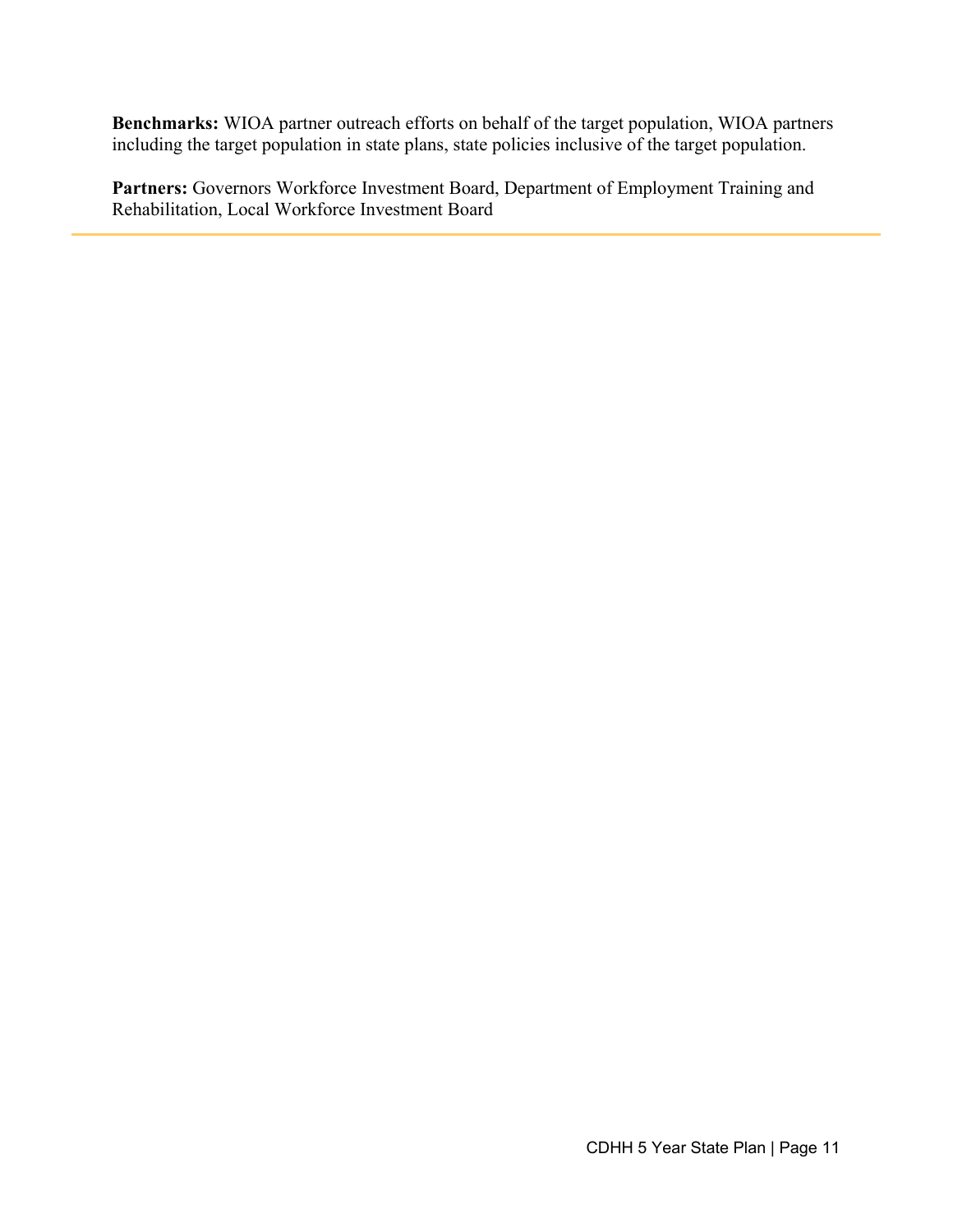# <span id="page-12-0"></span>Appendix A: Survey Results

The Commission created a survey to better assess the needs of the target population, the survey was open for three weeks and had a total of 55 participants complete the survey. 44% of the respondents were individuals in the target population, 3% were parents and 15% were support professionals. In addition, 44% of the respondents were deaf, 26% were hard of hearing, and 18% were hearing individuals. Most respondents were from southern Nevada (69%) and 26% were from northern Nevada. Only 5% of respondents were from rural counties.

The majority of respondents were White/Caucasian (34%), followed closely by Hispanic individuals (15%) and Black/African American and Asian/Pacific Islander tied at 9%. Additionally, 60% of the respondents were female, while 2% of respondents identified as nonbinary. Most respondents were adults, age 18 and older, however 6 children under 18 responded to the survey.

In terms of services, the qualitative responses to service-related questions are below:

- 1. What services are you lacking in Nevada? (Please select all that apply)
	- a. Access to quality interpreters (27)
	- b. Access to emergency management/notifications (23)
	- c. Access to mental health services (20)
	- d. Access to education (24)
	- e. Access to employment opportunities/services (28)
	- f. Other  $(15)$
- 2. What services have you received in Nevada? (Please select all that apply)
	- a. Access to adequate interpreting services (18)
	- b. Access to emergency management/notifications (5)
	- c. Access to mental health services (7)
	- d. Access to education (12)
	- e. Access to employment opportunities/services (18)
	- f. Other  $(11)$
- 3. What types of workshops would you be interested in attending?
	- a. Advocacy (10)
	- b. Family access/services (15)
	- c. Communication access (6)
	- d. Health/mental health (8)
	- e. Other (11)
- 4. How has technology and social media changed your interaction and communication with other people?
	- a. Increased access (63%)
	- b. Decreased access. (7%)
	- c. Not much has changed. (30%)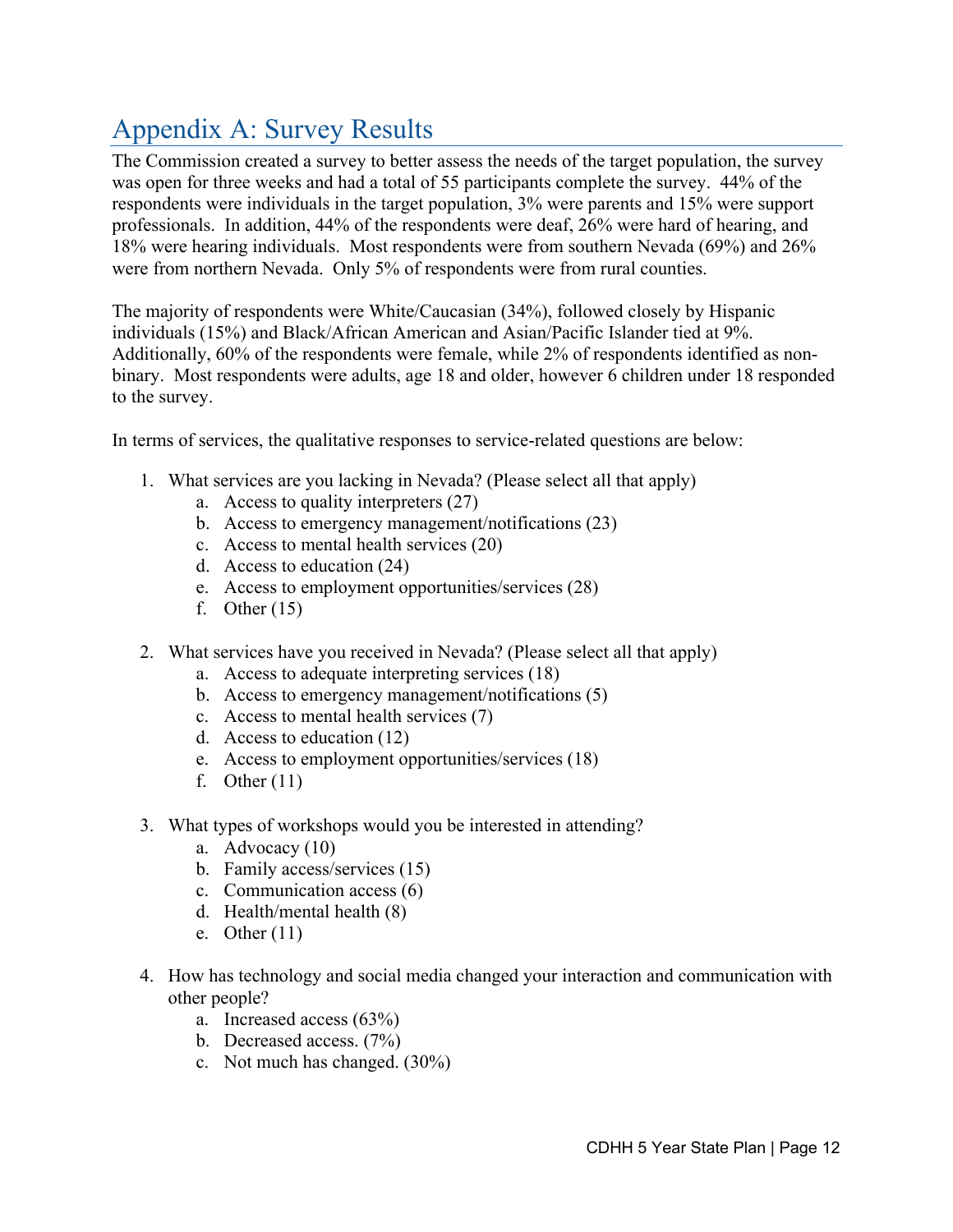- 5. My needs as a D/HH individual in the state of Nevada are being met:
	- a. Strongly agree. (13%)
	- b. Agree (23%)
	- c. Neutral (34%)
	- d. Disagree (23%)
	- e. Strongly Disagree (8%)

In response to the question, "What would you like improved?" we received a variety of comments:

- Qualification of interpreters, all areas that are accessible to other populations
- Improved access for medical services, including communication with doctor's offices, hospitals. Mental health providers who understand Deaf AND Hard of Hearing, Hearing loss impacts on mental health.
- Better agency that provides ONE STOP for our deaf community ... agency that UNDERSTAND and "GET IT" our cultures etc!
- Better streamlined information to the deaf population quickly.
- Direct therapy provided by DHH Social Worker/ Counselor, DHH Career specialist in job readiness, Deaf Culture and awareness education for Hearing/ Deaf families, Communication Training and ASL for parents, law enforcement, emergency responders.
- Access to services through schools need to improve!
- Information/Training on unconscious biases, racism, disproportionately represented, marginalized population that are also Deaf/HH, antiracism, white privilege, voter suppression
- access to find accessibility
- Bring awareness and resources to the deaf and hard of hearing community so we know who, where and what to look for
- Open the new Deaf and Hard of Hearing advocacy center office nearby my home. Open up for ADA accessible like DMV department of motor vehicle and else.
- Less paperwork and more job find.
- Future of good life
- Not sure these survey questions provide reliably data to inform the Commission. We already know most of these things. Yes, the population needs more of everything and programs that support them. A program and not a grant mechanism.
- Equal services as good as California. Better control and screening on guest(s) for Townhall meeting.
- Employment Opportunities, Advocacy, sign language classes, Microsoft Teams and TV does a much better job with closed captioning than our phone systems
- Education and computer literacy
- increased collaboration and partnership between agencies and program state, medical, education, higher ed, business
- The expansion of the 501 law to include hearing impaired individuals. Too many meetings or services don't provide services including State and Federal Agencies
- All of them to be improved 100% better
- Everything.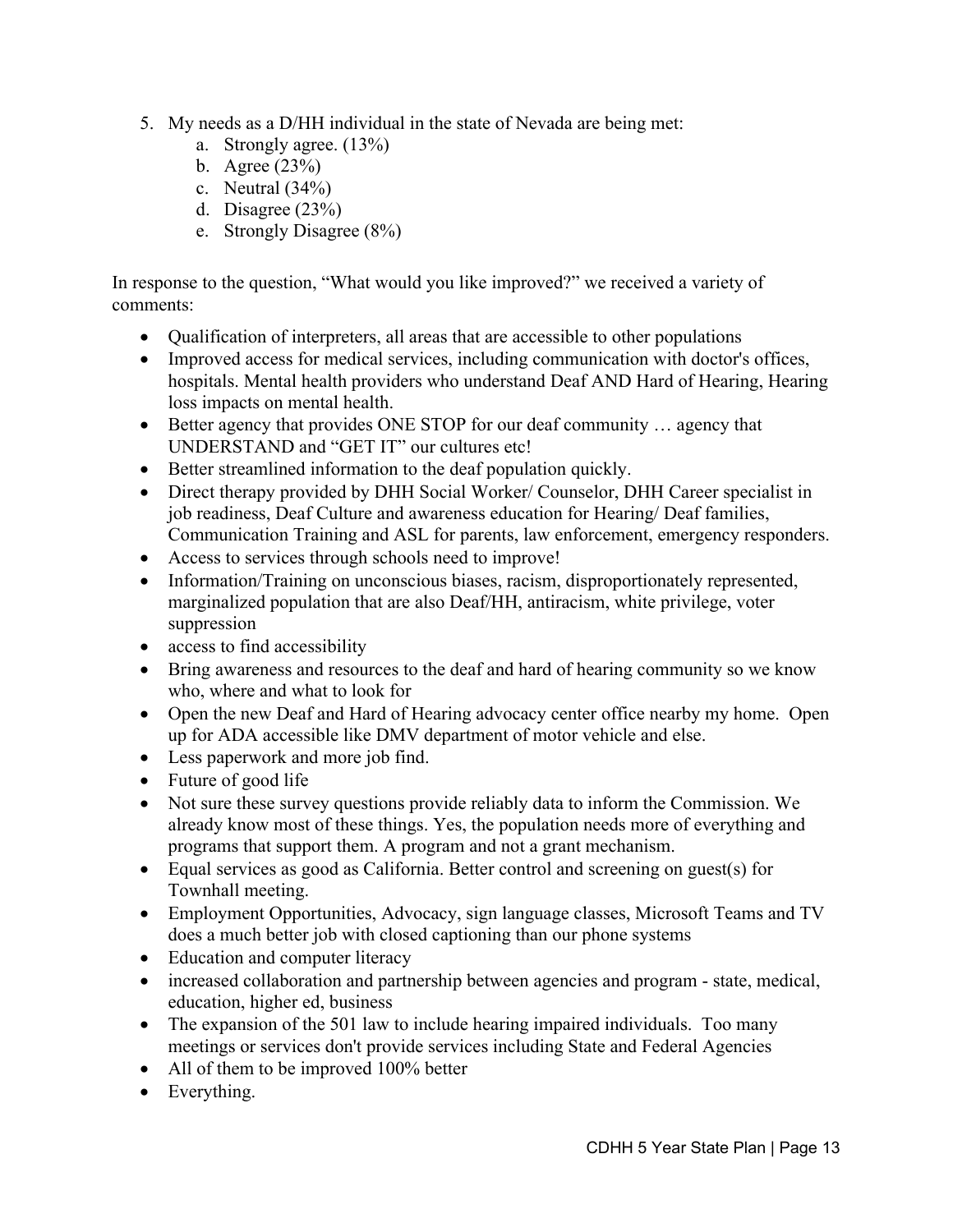# <span id="page-14-0"></span>Appendix B: Previous Accomplishments

The Commission has overcome many obstacles and continued to remain steadfast in executing their mission to ensure all Nevada citizens will have equal and full access to resources, services and opportunities in all aspects of community life. Over the past 5 years the Commission has accomplished many tasks including the following:

- Advocating for a full-time, paid Executive Director to help meet the goals of the Commission.
- *Unemployment Access* because of the COVID-19 pandemic and the closure of Nevada businesses, the Nevada Department of Employment, Training and Rehabilitation (DETR) experienced an unprecedented surge in unemployment claims. The DETR system was completely inaccessible by individuals who are Deaf, relying on Relay services to call DETR. The Commission partnered with the Nevada Disability Advocacy Law Center to write a letter to the Director of DETR, explaining the issues with access. As a result, DETR temporarily changed business processes to allow for access by the Deaf community.
- *Media and Interpreters* The many press conferences held by the Governor included sign language interpreters, most often the state sign language interpreters, however news outlets placed banners in front of the interpreters which blocked access for the Deaf community. Additionally, not all new outlets would even broadcast the interpreters. The Commission wrote a letter explaining the critical role the interpreters had in conveying potentially lifesaving information to the Deaf community. As a result, the Governor's office and news outlets reconfigured the press conferences to ensure the interpreters would always be seen on screen.
- *Masks and Accessibility* Face coverings make it impossible for individuals who read lips to do so. The Commission, working with the Healthcare Alliance, wrote a letter to Caleb Cage, the Nevada Health Response Director explaining the issue with face coverings and offered alternatives, such as clear shields. As a result of this effort, the state of Nevada Department of Administration released an all-state memo requiring state agencies to consider purchasing clear masks/shields to be used by team members when working with an individual who is deaf or hard of hearing.
- The Commission developed and provided testimony during the  $81<sup>st</sup>$  legislative session for at least 3 different bills that aligned with goals and mission of the Commission.
- Las Vegas Townhall (2019). Approximately 45 individuals attended this meeting. The Community focused questions to the Nevada Deaf Association and Deaf Centers of Nevada, of interest to the community was Camp Signshine. Community members also wanted clarification on contact information for the Communication Access Services program manager to be able to find out about services available through the program.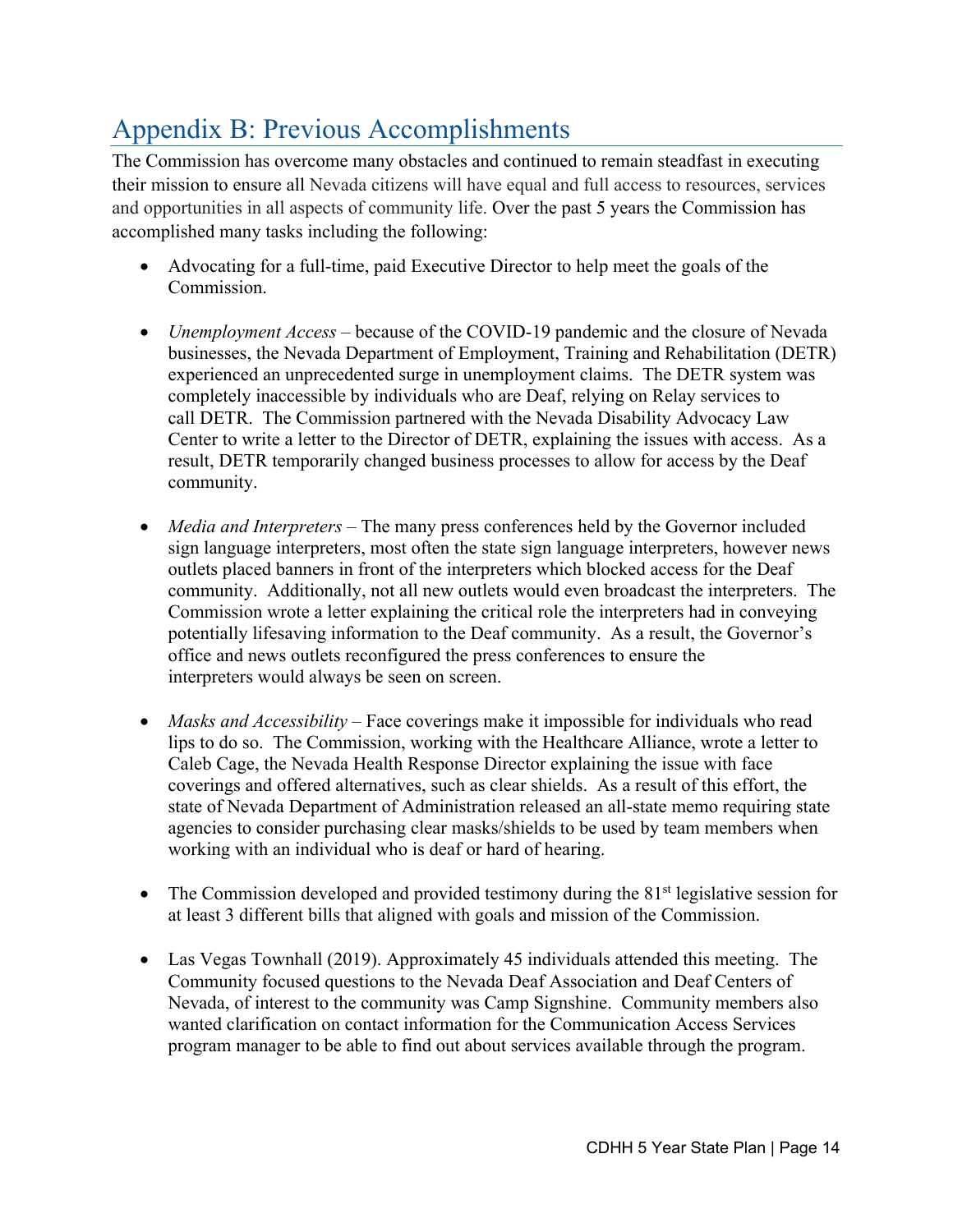- Reno Townhall (2019)*.* Approximately 25 individuals attended this meeting. This was a very interactive group with the following themes discussed:
	- o Increased collaboration within the community especially with politicians to present a united front, advocacy for the good of the community not just individual interests. Ensure more partnership between organizations serving the Deaf community to expand access to services and advocacy efforts.
	- o Educational interpreting and a deaf school are needed to help move the community forward. Overall, the quality of interpreters in the education system is not sufficient to ensure students are able to be successful.
- Elko Townhall (2019). Approximately 15 individuals attended this meeting. This was also a very interactive group with the following themes discussed:
	- o Communication Access especially in healthcare and education settings. There is a severe shortage of interpreting available in the area, which creates a lot of barriers for individuals.
	- o Overall, the Elko community is yearning for more representation and more services. They often feel like they are on an island with no one to advocate for them.
- Legislative Workshop (2020). The Commission held their first workshop on December 9th, 2020. Overall, the webinar had a great turnout with 24 participants. Members of the community provided the following feedback: 66% rated the workshop very helpful 66% reported they are very confident in participating in the upcoming legislative session 66% reported they are extremely likely to attend a similar event in the future 78% reported the event met their accessibility needs 67% reported they currently live in the southern region and 22% reported living in the northern region.
- COVID-19 + Mental Health Townhall (2021). The Commission hosted their first townhall event for the year primarily focusing on topics regarding COVID 19 and Mental Health. Overall, the event was informative and well received by the community, participants outlined major areas of concerns and learned from three Mental Health professional's resources to aid them as they combat mental health issues especially during the time of COVID. 43 registered 32 attended.
- Black History Month Celebration (2021). This event was the first of its kind to celebrate the contributions of the Black Deaf Community. Five (5) panelists from a myriad of professional backgrounds participated in an open forum where they presented information about themselves and the history of the Black Deaf community. 34 registered 25 attended.
- Women's History Month (2021). Another diversity initiative that highlighted and celebrated women who are a part of the Deaf and Hard of Hearing community. Panelist shared their background and experiences while also participating in a robust discussion centered around, women empowerment, leadership, and representation. 38 registered, 28 attended.